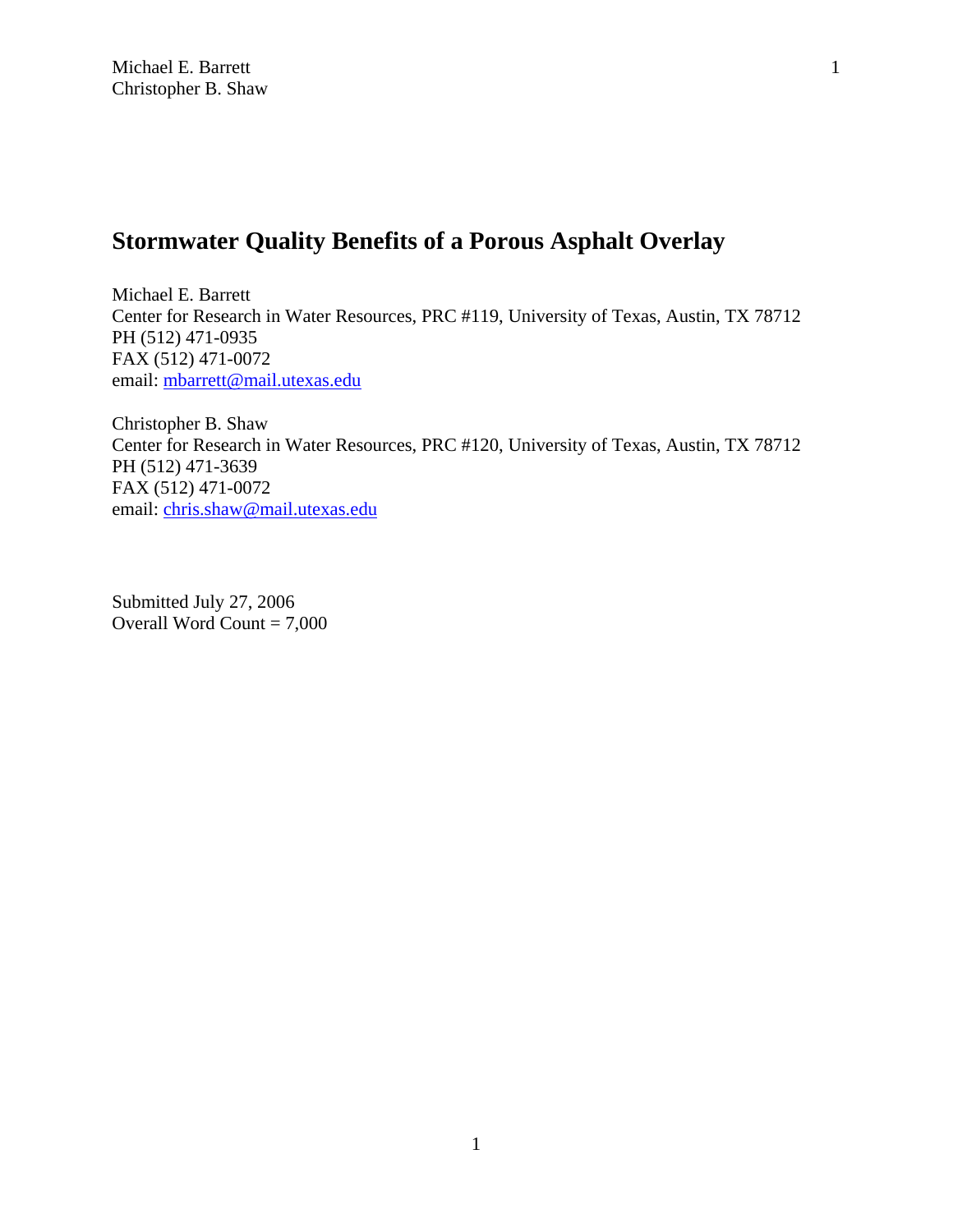Abstract Wordcount  $= 199 (250 \text{ max})$ 

### **ABSTRACT**

This project documents the impact of a porous asphalt overlay on the quality of highway stormwater runoff. A porous asphalt overlay, also known as a permeable friction course (PFC) or open graded friction course (OGFC), is a layer of porous asphalt approximately 50 mm thick which is often applied on top of conventional asphalt highways to enhance safety and reduce noise. The quality of stormwater runoff from a four-lane divided highway in the Austin, Texas area was monitored before and after the installation of a PFC. Observed concentrations of total suspended solids and pollutants associated with particulate material were much lower in the runoff from the PFC than that derived from the conventional asphalt surface. Concentration reductions were observed for total suspended solids (92%), total lead (91%), total copper (47%), and total zinc (75%). Concentrations of chemical oxygen demand and total Kjeldahl nitrogen were initially lower in the runoff from the PFC, but increased abruptly after about 6 months to concentrations that were similar to the concentrations in runoff from conventional pavement. Concentrations of dissolved constituents were not significantly different between the two pavement types. Observed concentrations of polycyclic aromatic hydrocarbons (PAHs) were below the detection limit for both pavement types.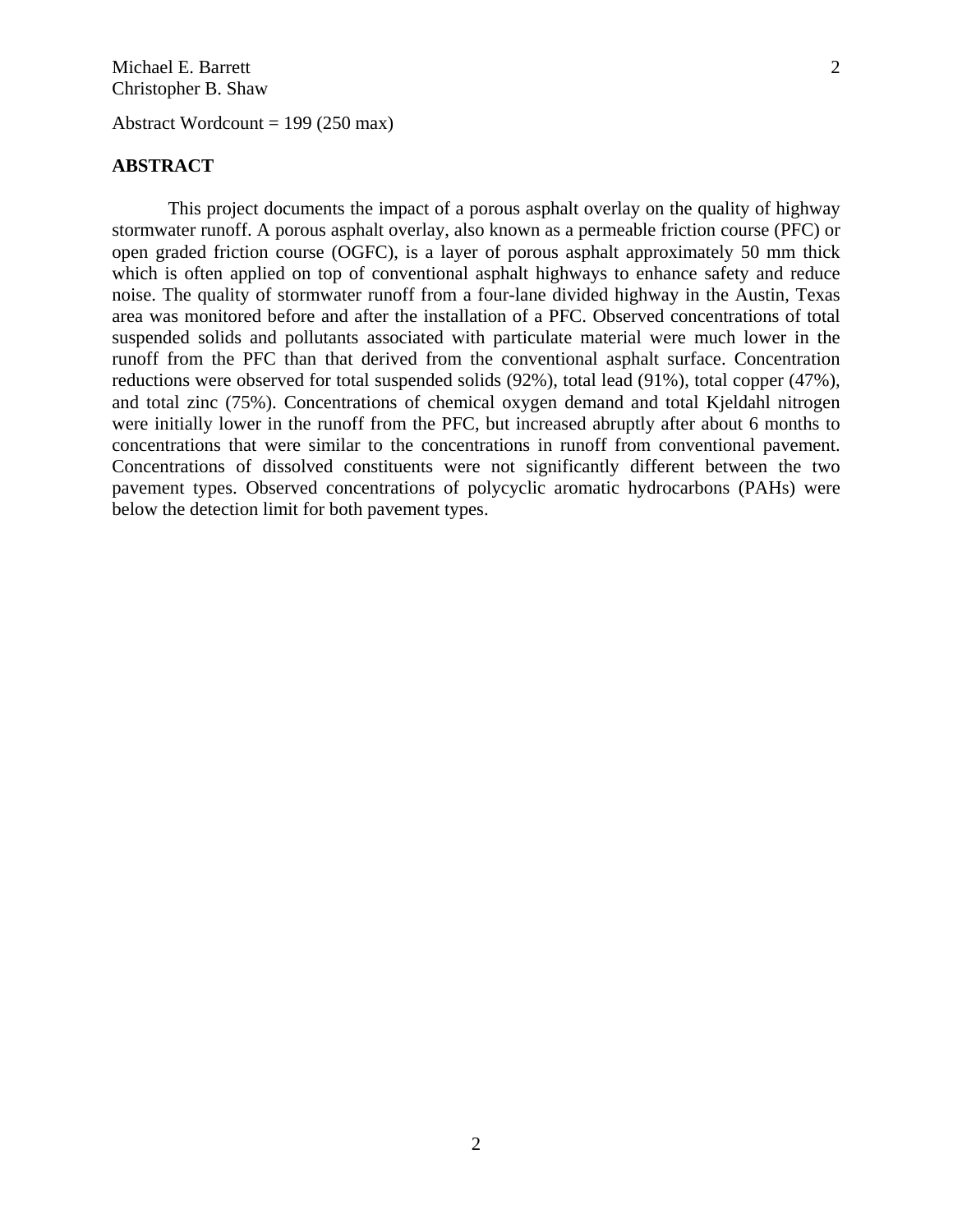### **INTRODUCTION**

Porous asphalt is an alternative to traditional hot mix asphalt and is produced by eliminating the fine aggregate from the asphalt mix. A layer of porous asphalt approximately 50 mm thick is placed as an overlay on top of an existing conventional concrete or asphalt surface. The overlay typically is referred to as Permeable Friction Courses (PFC), Open Graded Friction Courses (OGFC), Porous European Mixtures (PEM), or plant mix seal coats. The void space in a PFC overlay layer generally is 18-22% *(1)*. Rain that falls on the friction course drains through the porous layer to the original impervious road surface at which point the water drains along the boundary between the pavement types until the runoff emerges at the edge of the pavement.

Porous asphalt overlays are used increasingly by state transportation agencies, including those in Georgia, Texas, California, and Utah, to improve drivability in wet weather conditions and to reduce noise from highway traffic. Acknowledged benefits include reduced splash and spray, better visibility, better traction, reduced hydroplaning and less noise *(2),(3)*. The dramatic difference in spray is illustrated in Figure 1, which shows the same truck passing from PFC to a conventional pavement. These pavements also may reduce the runoff volume and peak runoff velocity, as well as increase the lag time between rainfall and runoff, especially for smaller storm events.



**FIGURE 1. Difference in Spray from Conventional and PFC Pavements** 

### **LITERATURE REVIEW**

The impact of PFC on stormwater runoff quality has been evaluated in few scientific studies; however, there are several reasons to think that improved water quality may result from the installation of this material. PFC might be expected to reduce the generation of pollutants, retain a portion of generated pollutants within the porous matrix, and impede the transport of pollutants to the edge of the pavement.

 It has been reported that the concentrations of selected constituents in highway runoff were affected by the number of vehicles passing the site during a storm event *(4)*. These constituents included oil/grease, copper, and lead. Spray generated from tires was assumed to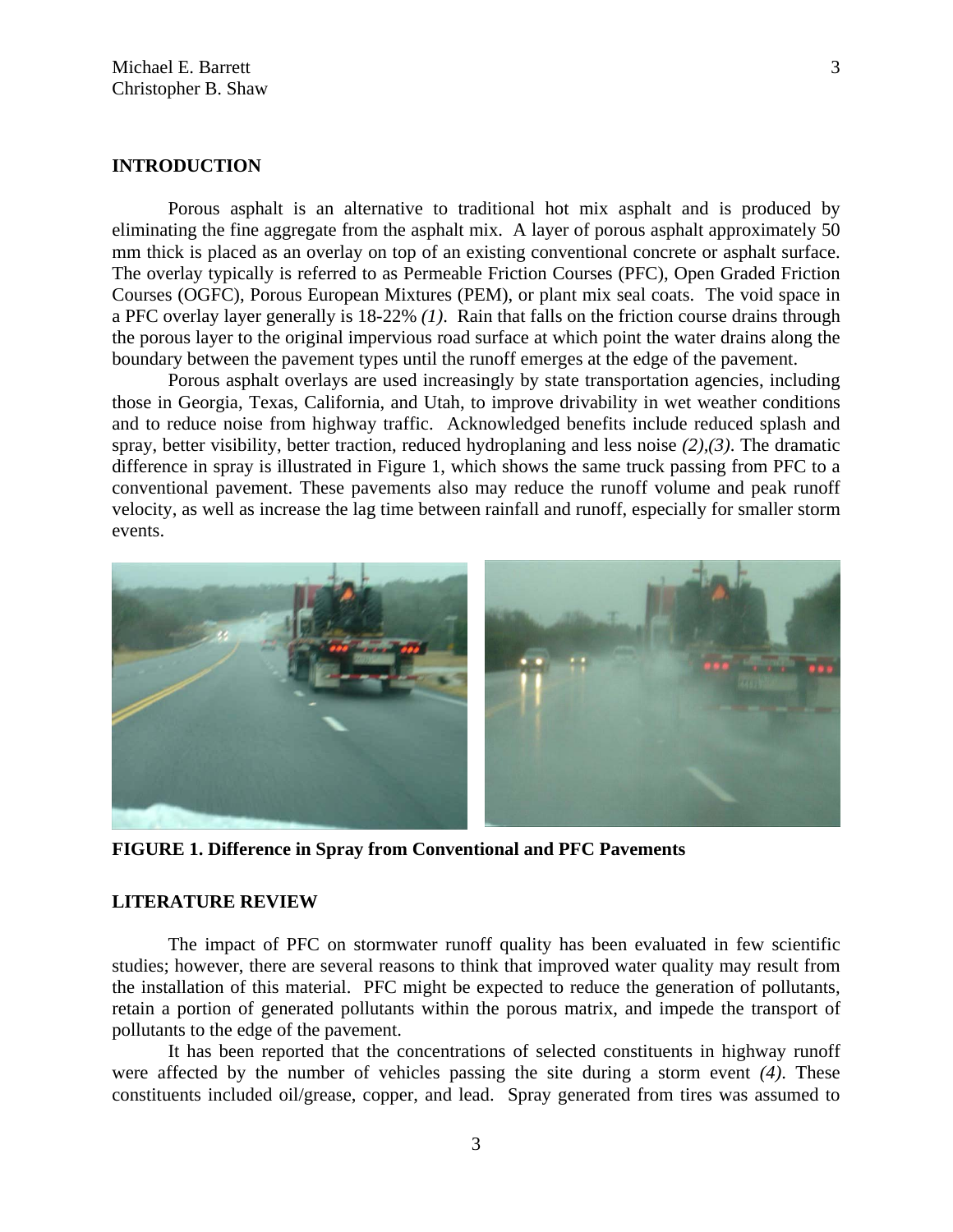wash pollutants from the engine compartments and bottoms of vehicles. It is reasonable to expect that the amount of material washed off vehicles while driving in the rain will be reduced since PFC reduces splash and spray. This reduction in the amount of material washed from vehicles is expected to decrease the concentrations of these pollutants in the runoff generated from roads paved with PFC.

4

The porous structure of PFC also may act as a filter of the stormwater. Runoff enters the pores in the overlay surface and is diverted towards the shoulder by the underlying conventional pavement. Pollutants in the runoff can be filtered out as the water flows through the pores, especially suspended solids and other pollutants associated with particles. Filtering occurs when pollutants become attached to the PFC matrix by straining, collision, and other processes. Material that accumulates in the pore spaces of PFC is difficult to transport and may be trapped permanently. On the surface of a conventionally paved road, splashing created by tires moving through standing water easily can transport even larger particulate matter rapidly to the edge of pavement. However, water velocities within the pore spaces of the PFC are low and likely could only transport the smallest material.

Several studies have been conducted to examine the distribution of solids and associated pollutants on road surfaces. These studies generally indicate that the majority of pollutants are located within 3 feet of the curb *(5),(6)*. The pollutants are transported to the area of the curb by wind turbulence generated by vehicles traveling along the roadway. These materials accumulate in the gutter and are transported easily by rainfall runoff to the storm drain system. Roadways with a PFC surface accumulate particulate material and the associated pollutants within the pores of the structure and the solids are not blown to the side of the road. In fact, air pressure in the vicinity of tires likely forces particles further into the void spaces of the PFC.

 The quality of runoff generated from both porous and non-porous road surfaces in the Netherlands is one of the few previous studies that evaluated the water quality of porous overlays *(3)*. The porous pavement site had an average daily traffic count of 83,000 and was paved with a 55 millimeter layer of pervious asphalt on top of an impervious base. The pervious asphalt surface was three years old at the time of the study. A second highway site had an average daily traffic count of 53,000 and was paved with conventional impervious asphalt. Runoff samples were collected over one week periods to provide an average profile of the concentrations of the constituents in the runoff. Lower concentrations of pollutants were observed in runoff sampled from the porous asphalt than from impervious asphalt for many of the constituents monitored. Specifically, total suspended solids (TSS) concentrations were 91% lower, total Kjeldahl nitrogen (TKN) 84% lower, chemical oxygen demand (COD) 88% lower, and total copper (Cu), lead (Pb), and zinc (Zn) ranged from 67-92% lower than in runoff from the conventional asphalt pavement *(3)*. The dissolved fractions of copper and zinc were higher in the runoff from porous asphalt overlay. Solids, as well as some of the metals, were believed to be trapped in the porous asphalt overlay.

 Researchers have also quantified the differences in the quality of runoff generated from a porous asphalt overlay and an impervious road surface in Germany *(2)*. The results indicated that the load of suspended solids in runoff from the porous surface were 60% lower than runoff from an impervious surface, indicating that the overlay surface acts as a filter and detains the particles. Similarly, the load of total copper and total lead in runoff from the porous surface was 31% and 55% less than in runoff from conventional asphalt pavement.

 In each of the previous studies of runoff quality from porous overlays, the quality of the runoff was compared to conventional pavements located on different highways, with different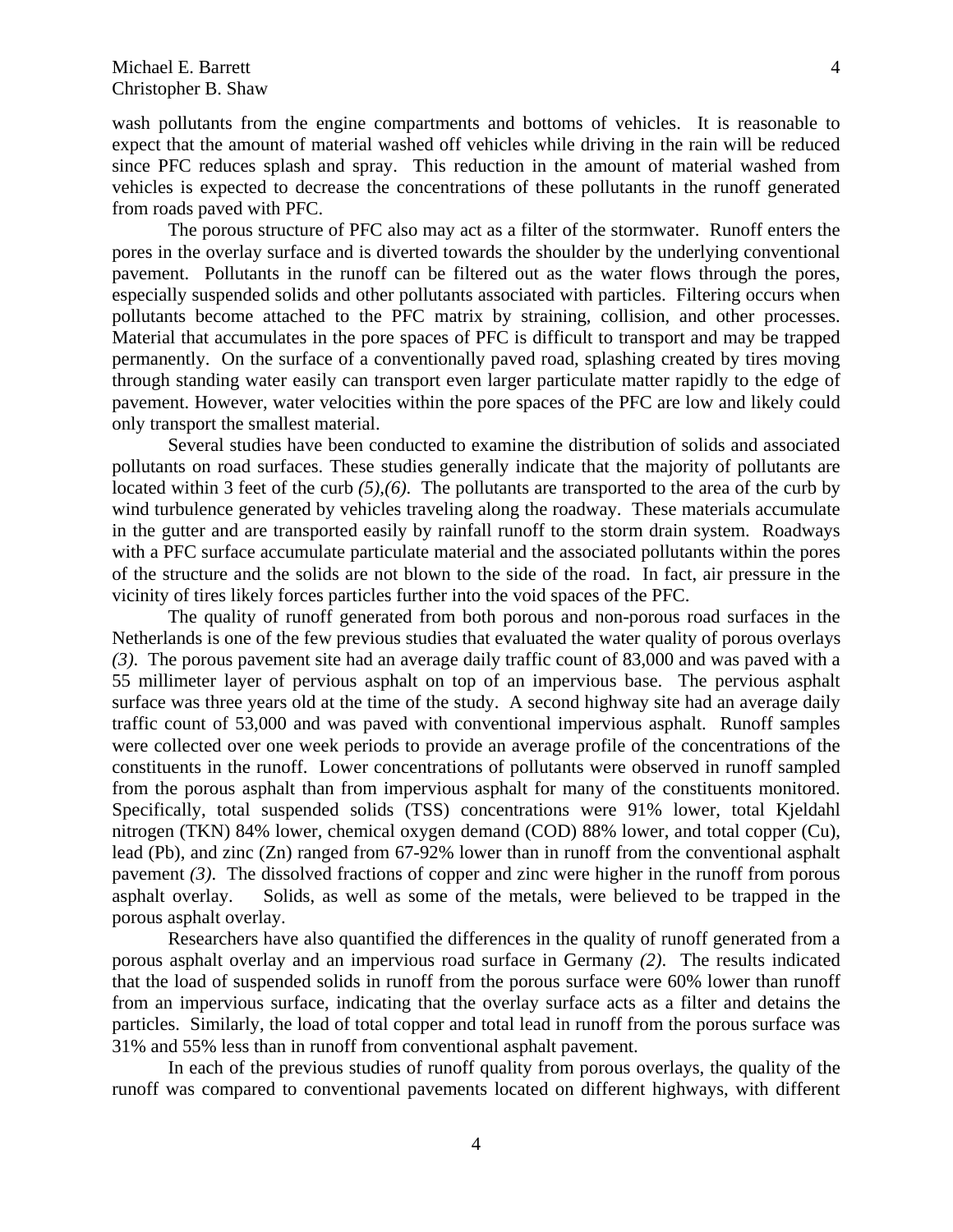traffic characteristics and adjacent land uses. This study compares the quality from the same highway immediately before and after resurfacing the road with a PFC overlay and presents an additional year of data as compared with a previous publication describing this study site *(7)*. The Netherlands study *(3)* was the most comprehensive previous research, but their samples represent runoff occurring over one week periods, while this research collected samples from individual storms, which facilitated meeting holding times for all analyses.

### **OBJECTIVES**

The main objective of this study was to compare the water quality of stormwater runoff derived from a PFC overlay with that from a conventional hot mix asphalt pavement. This comparison was made by collecting runoff samples at the same location along a highway in the Austin, Texas area before and after a PFC overlay was applied. A secondary objective was to determine whether any changes in water quality between the two pavement surfaces would persist as the PFC overlay aged and the pore spaces filled with accumulated material.

### **METHODOLOGY**

Stormwater runoff quality was monitored at a site located on Loop 360 in Austin, Texas during the period from February 2004 through June 2006. Loop 360 is a 14 mile, four-lane state highway in the western part of Austin that extends from the Barton Creek/Mopac area on the south to U.S. Highway 183 on the north. The site is adjacent to the two southbound lanes of the highway. The average daily traffic count is estimated at 43,000 *(8)*.

 Because of the small length of pavement sampled and safety constraints on the roadside, it was not possible to instrument the site with automatic samplers, flow meters and recording rain gauges. Instead, GKY FirstFlush Samplers were installed to collect the runoff. These samplers collect runoff over a width of about 1 foot (300 mm), which means that the total area of roadway sampled was only about 34 ft<sup>2</sup> (3 m<sup>2</sup>) since the width of the road was 34 ft. and assuming that the roadway base had a constant slope. These passive stormwater samplers can hold up to 5L of water. The lid of each sampler is constructed with five sampling ports, each of which can be plugged to better control the rate at which collected runoff enters the sampler. Plastic flaps on the underside of each port function as closing mechanisms, preventing additional water from entering the sampler once capacity is reached. Each sampler is fitted with a 5L, removable plastic container and lid to allow for easy removal and transport of the sample. A picture of the edge of pavement sampler is presented in Figure 2. A rain gauge also was installed at the site to provide storm totals of rainfall.

The GKY sampler was placed in a test flume and several calibration tests were run at flow depths of less that 0.25 inch (6 mm) to depths of 2 inches (50 mm) at Texas A&M University (unpublished) before installation. The shallow sheet flows gave very good performance requiring approximately 15- 45 minutes to collect a 1.3 liter sample depending on the number of openings unplugged. Although these are called "first flush" samplers, a substantial amount of rainfall was required to collect sufficient volume of runoff for analysis. The smallest event providing sufficient runoff volume was 0.5 inches (13 mm); consequently, this configuration allowed sampling of the entire storms for rainfall volumes less than about 1.5 inches (38 mm).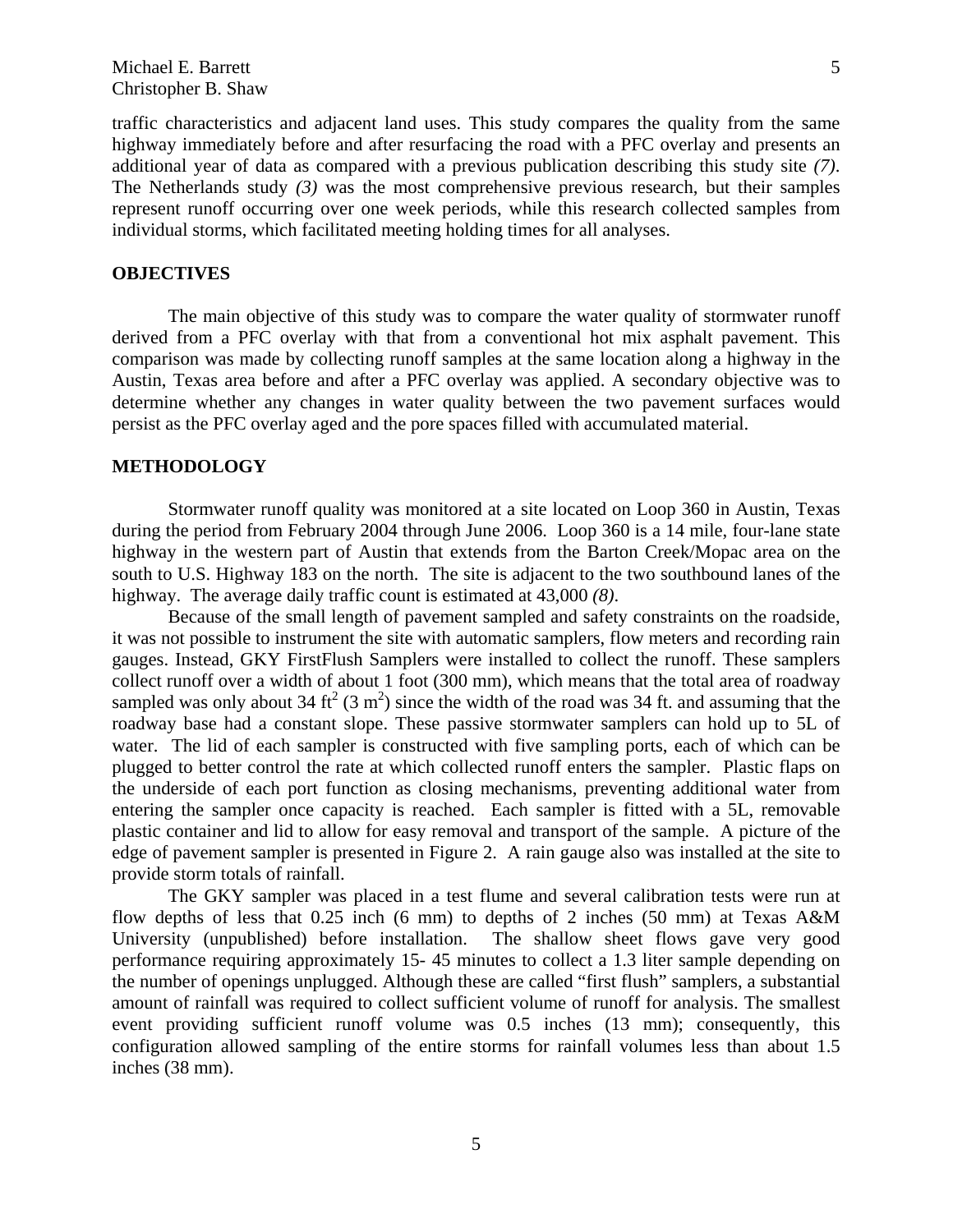

**FIGURE 2 Photograph of installed sampler at edge of pavement.**

Prior to each event, a clean sampling container was also placed inside the sampler and the sampler ports and flaps inspected and cleaned to remove any collected mud or dirt. The rain gauge also was emptied and flushed of collected leaves and dirt. The plastic sampling container was removed and capped at the conclusion of each rain event. Occasionally sites were visited during rain events to confirm that the sampler was accepting the runoff properly. The samples were transported to the laboratory for preservation and analysis when storms produced enough runoff volume to adequately collect in the samplers. Records were made during each site visit of rainfall volume, volume collected in samplers, and general site conditions.

Samples were transported to Environmental Laboratory Services operated by the Lower Colorado River Authority for preservation and analysis. The LCRA's lab is U.S. EPA certified and has been contracted for stormwater analyses in the past. Samples were delivered to the laboratory as soon after rain events as possible when permitted by operating hours. If samples were collected outside of the lab's normal business hours, samples were stored in a 4°C cold room until they could be transported to the laboratory. All applicable Quality Assurance/Quality Control (QA/QC) procedures were followed. The analytical parameters and methods are presented in Table 1. During the course of the study five samples of runoff were collected from the conventional pavement and 21 samples of runoff were collected after the PFC overlay.

In October 2004, TxDOT implemented a PFC overlay project on a section of Highway 360. The overlay was applied on top of the existing conventional asphalt according to TxDOT specifications *(9)*.The overlay is visible in Figure 2 and the coarse nature of this paving material is evident in this photograph. The lighter gray asphalt at the edge of pavement is the conventional surface below the PFC. Runoff sampling at the site was discontinued during the overlay installation and resumed upon completion of the overlay project. Runoff samples from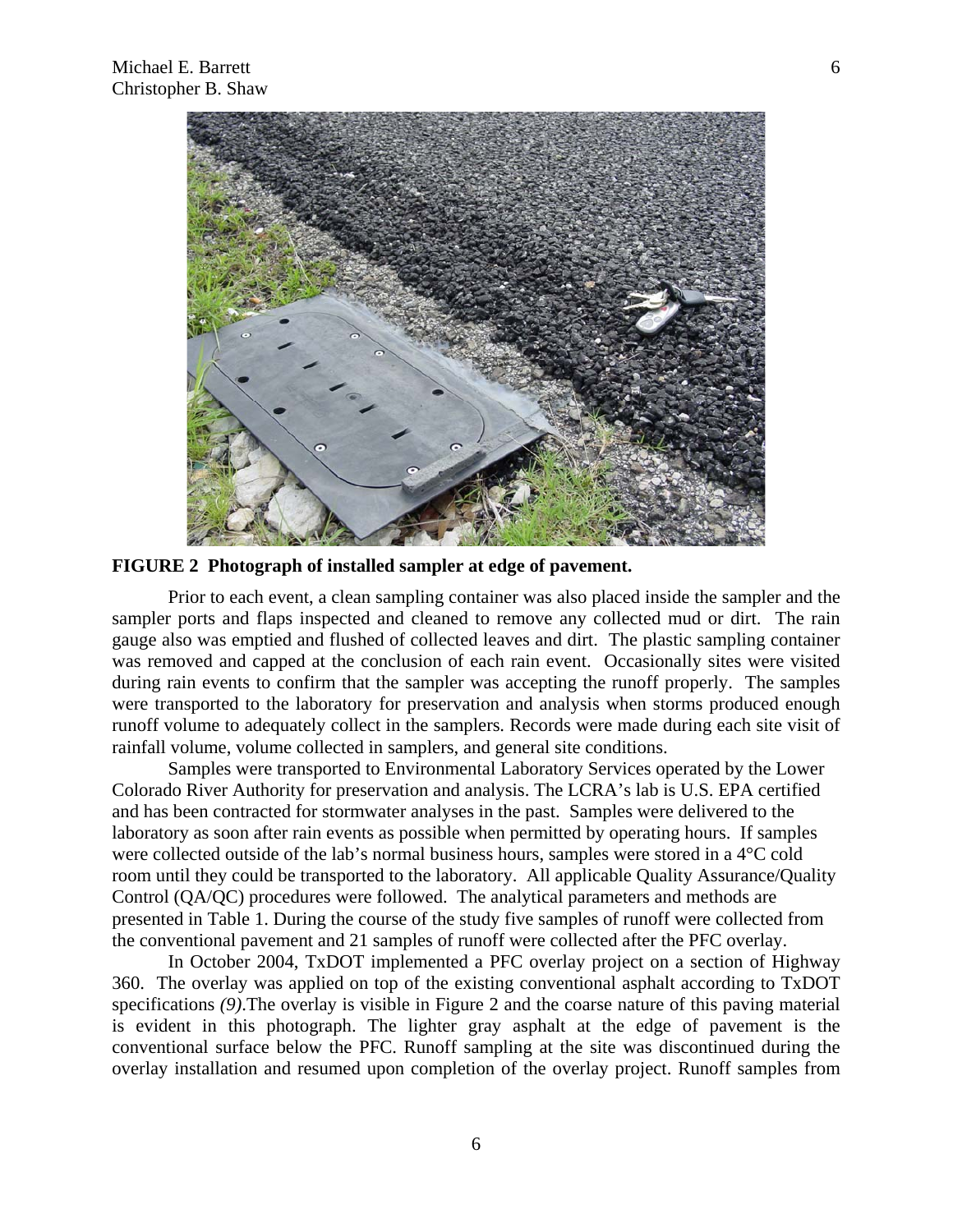two events from the conventional surface and two events immediately following the overlay project were analyzed for semivolatile organics, including PAHs.

| <b>Parameter</b>              | <b>Units</b> | <b>Method</b><br>(USEPA, 2003) | <b>Practical</b><br>Quantification<br>Limit |  |
|-------------------------------|--------------|--------------------------------|---------------------------------------------|--|
| <b>Total Suspended Solids</b> | mg/L         | E <sub>160.2</sub>             | 1                                           |  |
| Total Kjeldahl Nitrogen       | mg/L         | E351.2                         | 0.02                                        |  |
| Nitrate and Nitrite as N      | mg/L         | E353.2                         | 0.02                                        |  |
| <b>Total Phosphorus</b>       | mg/L         | E365.4                         | 0.02                                        |  |
| <b>Dissolved Phosphorus</b>   | mg/L         | E365.4                         | 0.02                                        |  |
| <b>Total Copper</b>           | ug/L         | E200.8                         | $\overline{2}$                              |  |
| <b>Dissolved Copper</b>       | ug/L         | E200.8                         | 1                                           |  |
| <b>Total Lead</b>             | ug/L         | E200.8                         | 1                                           |  |
| Dissolved Lead                | ug/L         | E200.8                         | 1                                           |  |
| <b>Total Zinc</b>             | ug/L         | E200.8                         | 5                                           |  |
| Dissolved Zinc                | ug/L         | E200.8                         | 4                                           |  |
| Chemical Oxygen Demand        | ug/L         | E410.4                         | $\overline{7}$                              |  |
| Semi-volatile Organics        | ug/L         | SW8270C                        | varies                                      |  |

 **Table 1 Parameters for Analysis by Environmental Laboratory Services** 

The analytical laboratory results from each rain event sampled were inspected for completeness and the data then was compiled into a database and initial plots were analyzed to observe trends. Several statistical diagnostic tests were performed on the data to determine the overall distribution and inspect and evaluate any suspected outliers. The use of standard statistical descriptions such as mean and standard deviation, mean EMC comparisons and box and whisker plots were employed to demonstrate differences in EMCs as well as the effectiveness of the PFC overlay.Boxplots were employed for displaying the data. Minitab, a commercially available statistical software package, was used to perform the t-tests and create the boxplots. Comparisons of the mean EMCs for each constituent were made using t-tests of the runoff generated by both kinds of pavement. Linear regression of the data was performed to determine whether runoff quality has changed since the overlay was applied.

### **RESULTS**

The observed concentrations from all runoff events are presented in Table 1. Each storm is designated as being runoff from conventional hot mix asphalt (HMA) or PFC. Results from first storm after PFC installation were much higher than any subsequent set of samples and are not shown in the table. This is believed to be due to lingering disturbances to the soil and vegetation at the research site that resulted from the installation process; consequently, this event has been excluded from the data analysis.

7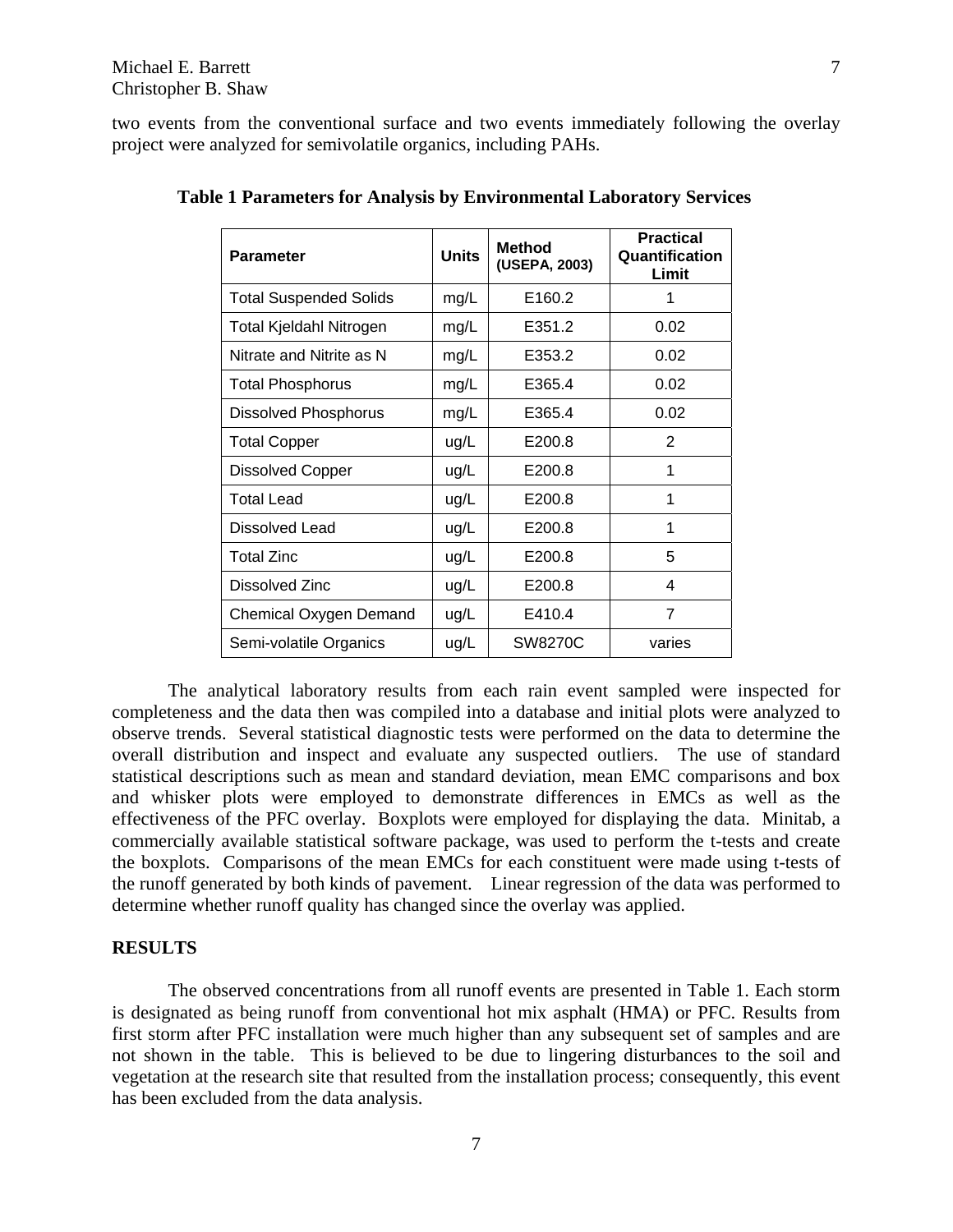# **TABLE 1. Concentrations observed at the edge of Pavement**

| <b>Date</b> | <b>Rainfall</b><br>(mm) | <b>Surface</b> | <b>TSS</b><br>(mg/L) | <b>TKN</b><br>(mg/L) | <b>NO2/NO3</b><br>(mg/L) | D P<br>(mg/L) | T P<br>(mg/L) | $\mathbf{COD}$<br>(mg/L) | T Cu<br>(ug/L) | T Pb<br>(ug/L) | T Zn<br>(ug/L) | D Cu<br>(ug/L) | D Pb<br>(ug/L) | D Zn<br>(ug/L) |
|-------------|-------------------------|----------------|----------------------|----------------------|--------------------------|---------------|---------------|--------------------------|----------------|----------------|----------------|----------------|----------------|----------------|
| 3/1/04      | 12.70                   | <b>HMA</b>     | 85                   | 1.3                  | 1.4                      | < 0.02        | 0.08          | 72                       | 23.9           | 6.17           | 207            | 9.88           | $<1\,$         | 95.1           |
| 4/12/04     | 44.45                   | <b>HMA</b>     | 44                   | 0.70                 | 0.26                     | 0.03          | 0.08          | 29                       | 16.9           | 7.56           | 101            | 5.24           | $<1\,$         | 45.4           |
| 5/14/04     | 41.91                   | <b>HMA</b>     | 130                  | 1.05                 | 0.13                     | 0.08          | 0.17          | 65                       | 28.4           | 15             | 157            | 2.06           | $<1\,$         | 7.5            |
| 6/3/04      | 20.32                   | <b>HMA</b>     | 121                  | 1.53                 | 0.32                     | 0.07          | 0.16          | 84                       | 29.7           | 9.93           | 163            | 9.32           | < 1            | 46.3           |
| 6/9/04      | 63.50                   | <b>HMA</b>     | 209                  | 1.06                 | 0.06                     | < 0.02        | 0.17          | 70                       | 35.3           | 24.2           | 209            | 3.18           | < 1            | 41             |
| 11/15/04    | 24.13                   | <b>PFC</b>     | 9                    | 0.86                 | 0.72                     | 0.04          | 0.029         | 77                       | 11.1           | 1.54           | 58.5           | 8.84           | $<1\,$         | 47.2           |
| 11/22/04    | 117.09                  | <b>PFC</b>     | 3                    | 0.41                 | 0.27                     | < 0.02        | < 0.02        | 13                       | 2.9            | $<1\,$         | 26.7           | 2.26           | $<1\,$         | 20.3           |
| 1/28/05     | 37.85                   | PFC            | 16                   | 0.48                 | 0.24                     | < 0.02        | 0.524         | 22                       | 6.1            | 1.14           | 54             | 2.73           | $<1\,$         | 43.1           |
| 3/3/05      | 23.88                   | PFC            | 4                    | 0.43                 | 0.35                     | 0.271         | 0.368         | 10                       | 2.8            | < 1            | 41.1           | 1.94           | $<1\,$         | 24.4           |
| 5/9/05      | 37.08                   | <b>PFC</b>     | 6                    | 1.02                 | 0.30                     | 0.056         | 0.047         | 52                       | 11.0           | < 1            | 21.9           | 9.33           | $<1\,$         | 19.3           |
| 7/14/05     | 24.38                   | <b>PFC</b>     | 10                   | 1.42                 | 0.45                     | 0.048         | 0.12          | 69                       | 14.7           | < 1            | 37.1           | 11.8           | < 1            | 41.9           |
| 7/28/05     | 5.33                    | <b>PFC</b>     | 14                   | 0.92                 | 1.04                     | < 0.02        | 0.033         | 71                       | 13.6           | < 1            | 35.4           | 10.8           | $<1\,$         | 38.6           |
| 10/10/05    | 17.78                   | <b>PFC</b>     | 12                   | 1.3                  | 0.48                     | < 0.02        | < 0.02        | 91                       | 10.2           | < 1            | 23.1           | 8.58           | $<1\,$         | 21.3           |
| 11/1/05     | 23.62                   | PFC            | 11                   | 1.4                  | 0.59                     | 0.048         | 0.089         | 90                       | 13.2           | < 1            | 52.9           | 9.5            | $<1\,$         | 40.8           |
| 11/26/05    | 4.57                    | ${\rm PFC}$    | 12                   | NA                   | <b>NA</b>                | <b>NA</b>     | NA            | NA                       | 45.7           | $<1\,$         | 81.3           | 37.5           | $<1\,$         | 61.7           |
| 1/22/06     | 7.11                    | <b>PFC</b>     | 10                   | 4.97                 | 2.41                     | 0.13          | 0.162         | 388                      | 67.1           | 2.4            | 116            | 58.7           | $<1\,$         | 103            |
| 1/28/06     | 36.07                   | <b>PFC</b>     | 12                   | 0.90                 | 0.51                     | < 0.02        | 0.038         | 85                       | 17.4           | 1.3            | 36.9           | 14             | $<1\,$         | 27.3           |
| 2/10/06     | 7.62                    | <b>PFC</b>     | 16                   | 1.54                 | 0.62                     | < 0.02        | < 0.02        | 124                      | 23.9           | 2.25           | 57.9           | 15.8           | < 1            | 37             |
| 2/25/06     | 13.97                   | <b>PFC</b>     | 3                    | 1.15                 | 0.73                     | < 0.02        | < 0.02        | 67                       | 14.7           | < 1            | 31.4           | 12.8           | < 1            | 27             |
| 3/20/06     | 51.82                   | PFC            | 14                   | 0.47                 | 0.05                     | < 0.02        | 0.028         | 13                       | 3.8            | $<1\,$         | 12.7           | 1.84           | $<1\,$         | 6.16           |
| 3/28/06     | 43.69                   | <b>PFC</b>     | 23                   | 0.81                 | 0.11                     | $< 0.02$      | 0.043         | 36                       | 12.0           | < 1            | 47.9           | 4.98           | $<1\,$         | 23.2           |
| 4/30/06     | 21.84                   | <b>PFC</b>     | 10                   | 1.80                 | 0.33                     | < 0.02        | 0.027         | 34                       | 8.0            | < 1            | 61.4           | 6.73           | $<1\,$         | 51.4           |
| 5/5/06      | 51.82                   | <b>PFC</b>     | 8                    | 1.22                 | 0.25                     | < 0.02        | < 0.02        | 30                       | 6.58           | < 1            | 24.7           | 4.88           | < 1            | 19.9           |
| 5/6/06      | 2.54                    | <b>PFC</b>     | 6                    | 0.38                 | 0.19                     | < 0.02        | < 0.02        | 19                       | 4.00           | < 1            | 14.2           | 3.16           | < 1            | 10.3           |
| 5/7/06      | 78.23                   | <b>PFC</b>     | 4                    | 0.23                 | 0.11                     | < 0.02        | < 0.02        | 14                       | 2.96           | < 1            | 12.8           | 1.82           | $<1\,$         | 8.17           |
| 6/17/06     | 9.14                    | PFC            | 6                    | 0.37                 | 0.08                     | < 0.02        | 0.023         | 16                       | 4.49           | < 1            | 14.7           | 2.57           | $<1\,$         | 13.9           |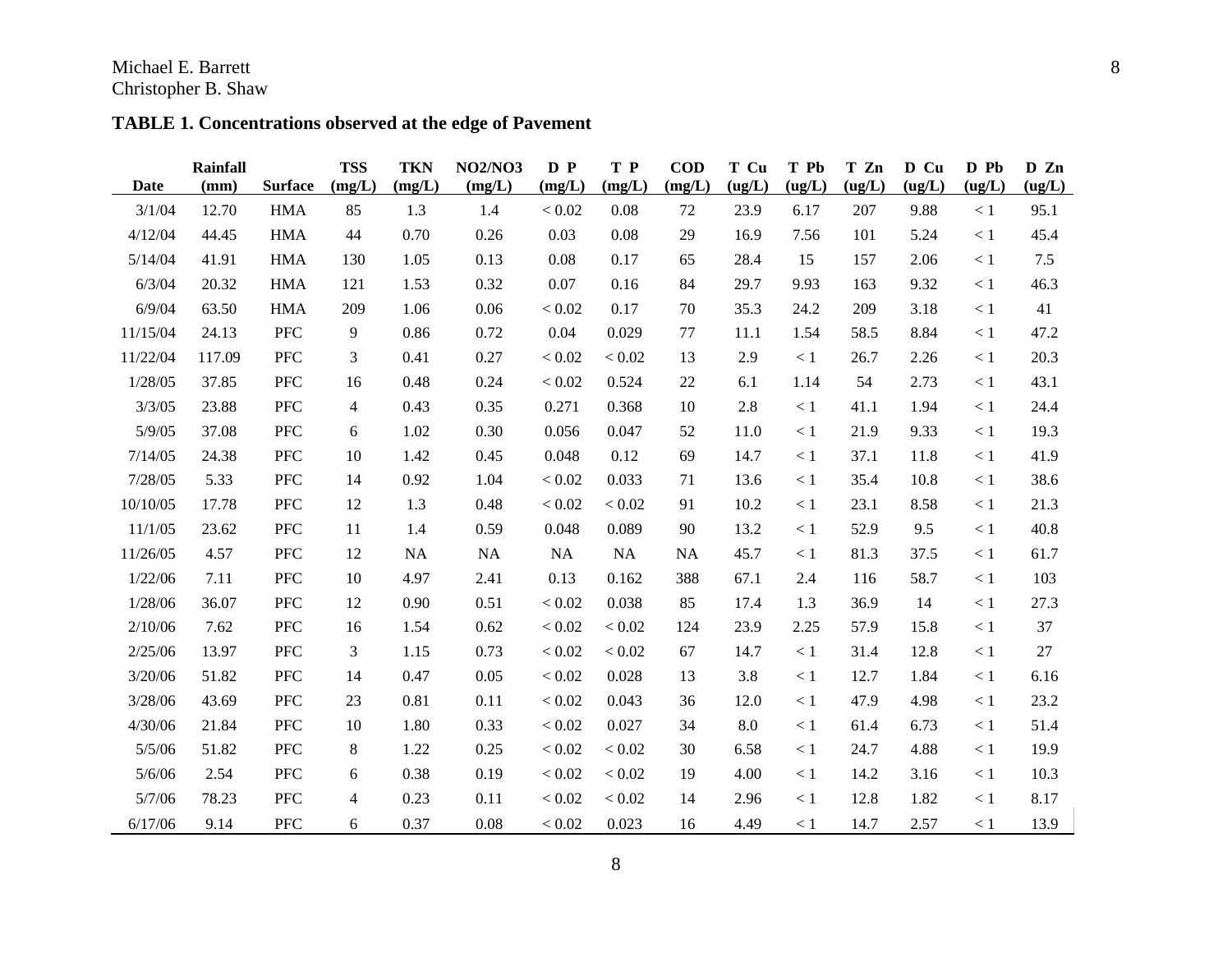The EMCs measured during the sampled storm events at the edge of pavement before and after installation of the PFC are shown in Table 2. The p-values that resulted from these tests as well as the arithmetic mean of the measured EMCs from each surface are also presented in Table 2. Concentrations of TSS, and total lead, copper, and zinc are significantly lower in runoff generated from the PFC surface than in runoff generated from the conventional asphalt surface. A negative sign on the removal efficiency indicated that an increase in concentration was observed; however, these differences were not statistically significant.

|                         | <b>Conventional</b> |            | <b>Reduction</b> |           |
|-------------------------|---------------------|------------|------------------|-----------|
| <b>Constituent</b>      | <b>Asphalt</b>      | <b>PFC</b> | $\frac{6}{6}$    | p-Value   |
| $TSS$ (mg/L)            | 117.80              | 9.95       | 91               | < 0.000   |
| $TKN$ (mg/L)            | 1.13                | 1.10       | $\overline{2}$   | 0.958     |
| $NO3/NO2$ (mg/L)        | 0.43                | 0.49       | $-13$            | 0.826     |
| Total $P$ (mg/L)        | 0.13                | 0.08       | 35               | 0.434     |
| Dissolved $P$ (mg/L)    | 0.04                | 0.04       | $-10$            | 0.990     |
| Total Copper (ug/L)     | 26.80               | 14.10      | 47               | 0.100     |
| Dissolved Copper (ug/L) | 5.90                | 10.98      | $-86$            | 0.422     |
| Total Lead $(ug/L)$     | 12.60               | 1.17       | 90               | < 0.000   |
| Dissolved Lead (ug/L)   | < 1.0               | <1.0       | <b>NA</b>        | <b>NA</b> |
| Total Zinc $(ug/L)$     | 167.40              | 41.08      | 75               | < 0.000   |
| Dissolved Zinc $(ug/L)$ | 47.10               | 32.66      | 30               | 0.236     |
| $COD$ (mg/L)            | 64.00               | 66.05      | $-3$             | 0.957     |

### **TABLE 2 Constituent EMCs for Conventional Asphalt and PFC**

The data indicate that the runoff generated from the PFC surface has consistently lower concentrations of particles and particle associated pollutants than that from the traditional asphalt surface. This difference in water quality also was noted upon visual inspection of the runoff samples collected at the edge of pavement. The concentrations of nitrate/nitrite, dissolved copper and zinc, and total and dissolved phosphorus did not exhibit a significant difference between the two road surfaces. These data indicate that the PFC has little to no effect upon the concentrations of dissolved constituents in the stormwater runoff. A boxplot demonstrating the differences between TSS concentrations in the runoff from the conventional hot mix asphalt (HMA) pavement and PFC is presented in Figure 3.

The data in Table 2 indicates that the difference in mean concentrations of total phosphorus for the two pavement types is not significantly different. There were two storms monitored early in the life of the PFC (1/28/05 and 3/3/05) that had much higher than normal concentrations. If the 17 storms that occurred subsequently are used, then the difference is significant ( $p<0.000$ ) and, in fact, 5 of the last 9 storms monitored had observed total phosphorus concentrations below the laboratory detection limit.

 During the first four storms after installation of the overlay, EMCs of TKN and COD were also less than that in runoff from the conventional pavement, which agrees with the findings of previous research *(3)*. After the fourth storm, concentrations increased abruptly and returned to levels observed from the conventional pavement. This change corresponds to the time when the roadside shoulder was mowed. This maintenance activity distributed a substantial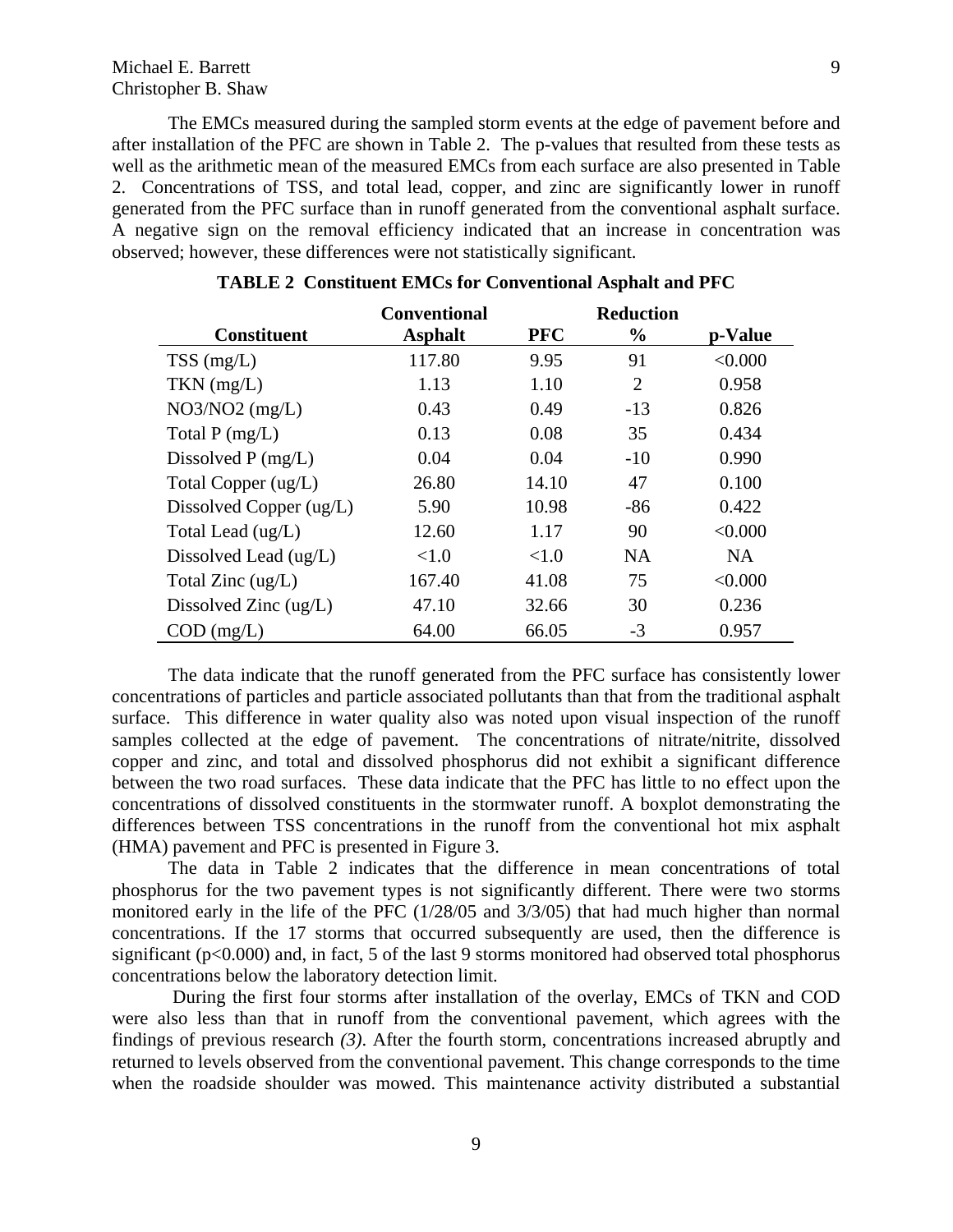amount of cut grass, leaves, and other organic matter on the PFC where it may have become lodged in the pavement pores resulting in the observed increase in concentration.





 One of the concerns that arise with any road construction or paving project is the level of contamination generated by a new asphalt surface. It has been reported that lead and zinc are the trace metals most likely to be found in elevated concentrations in runoff from newly paved or sealed surfaces *(10)*. Polycyclic aromatic hydrocarbons (PAHs) also are a concern for some sealant types. All PAH concentrations observed in the collected water samples were below detection limits for events monitored from the PFC and the conventional asphalt surface. The laboratory practical quantification limits for the PAH compounds were about 5 μg/L, so it is possible that they were present at very low concentrations.

A total of 55.37 inches (1,406 mm) of rainfall has been measured at the site during the monitoring of the PFC overlay. No significant correlation between discharge concentrations at the edge of pavement and time since installation or cumulative rainfall volume has been observed. As examples, Figure 4 presents the concentrations of total zinc and Figure 5 depicts the concentrations of total suspended solids for each of the monitored events. The measurements prior to 8/1/04 were of runoff from the conventional pavement. The effect of the porous overlay on runoff quality over an extended period of time and increasing cumulative rainfall is the focus of ongoing research. To date, no significant relationship has been ascertained between time and concentration.

10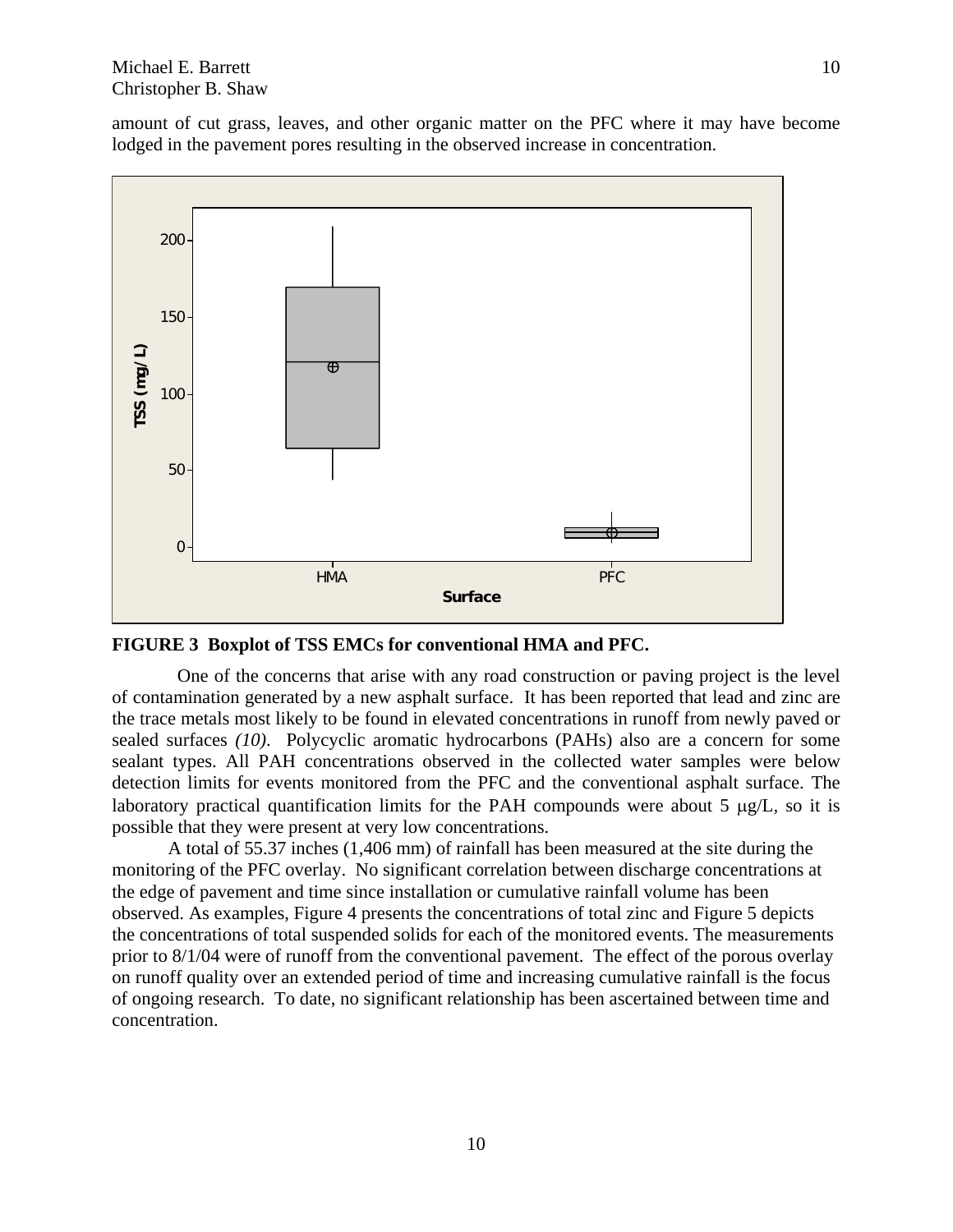

**FIGURE 4 Total zinc concentrations for monitored events.**



**FIGURE 5 TSS concentrations for monitored events.**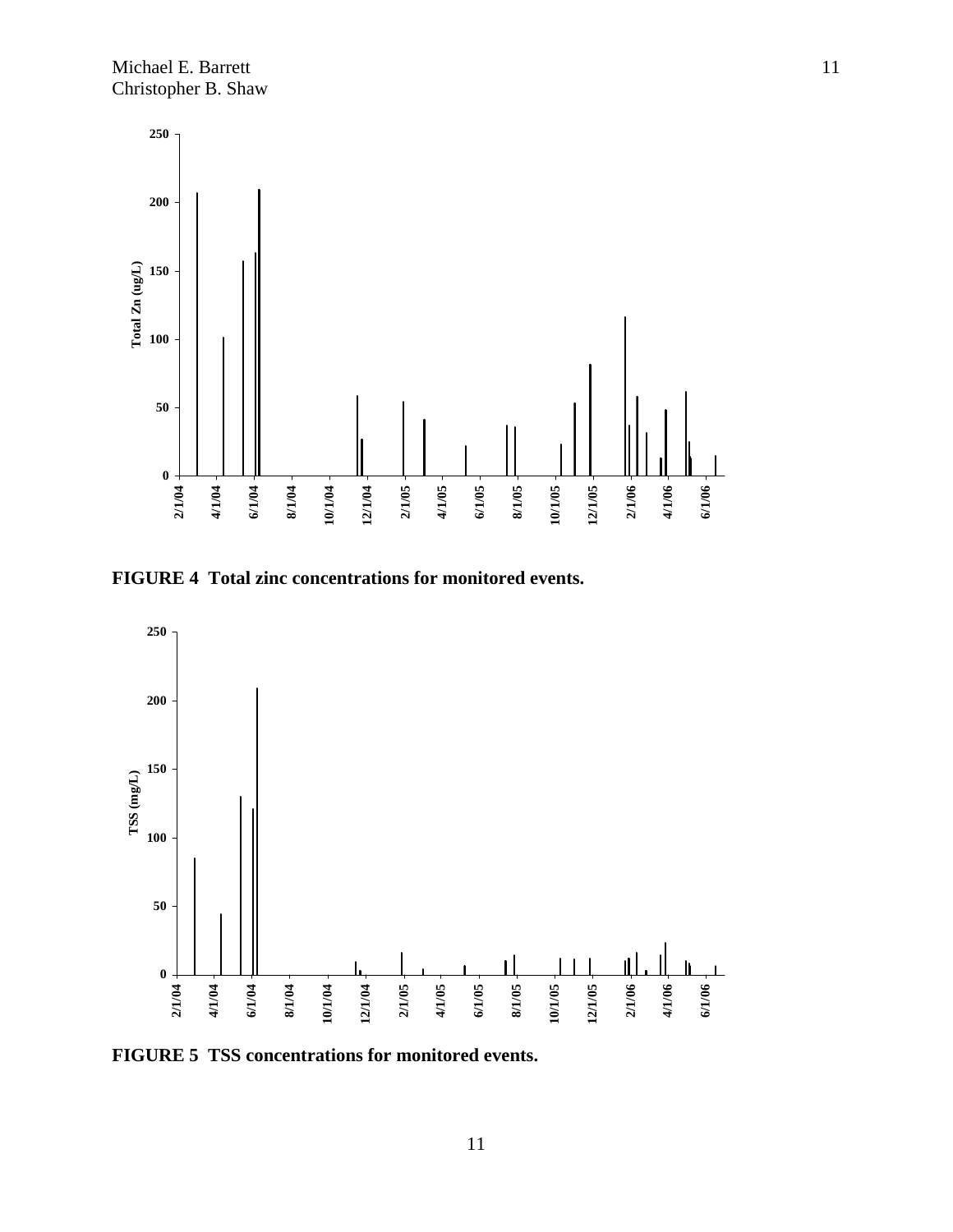## **DISCUSSION**

A critical component in the assessment of the water quality benefits of PFC is whether the relatively low pollutant concentrations observed in this study is a function of removal of pollutants within the pavement, reduced generation of pollutants through reduction in washoff from vehicles, or the lack of accumulation of pollutants on the new road surface. It is unlikely that the latter is the cause of the low observed concentrations since it has been shown that 3-year old PFC pavement still had better runoff quality than a conventional asphalt roadway*(3)*. As particles and particle associated pollutants accumulate within the pore structure it seems likely that more runoff will travel on the surface of the pavement resulting in concentrations that might not be significantly different from those observed in runoff from conventional asphalt pavements unless maintenance is performed to remove the accumulated material.

It has been demonstrated that an aggressive maintenance program that includes specially designed vehicles for cleaning the pavement can maintain the performance of PFC for a considerable period *(3)*. These vehicles contain both pressure washing and vacuum equipment to remove the accumulated pollutants (Figure 6). In the Netherlands, this type of street cleaner is used to wash the hard shoulders twice a year to maintain performance. It seems unlikely that the water quality benefits will persist without some effort of this type. A long-term monitoring project to document changes in performance and to evaluate different maintenance strategies is recommended for future research.

The type of equipment used for PFC cleaning in Europe has never been evaluated in the United States and its use might also improve the quality of runoff from conventional asphalt pavements. The problem with conventional sweepers is that they are substantially more effective for the larger particles and typically have had little impact on runoff quality (*4*). It is likely that street cleaning (as opposed to sweeping) would have to be conducted much more frequently on a conventional asphalt surface, because there is less room for storage of accumulated material in the surface roughness elements of conventional asphalt and this material is more subject to the forces of vehicle tires that can remobilize the accumulated pollutants.

## **CONCLUSIONS**

This research examined the quality of runoff from a conventional asphalt pavement and a permeable friction course. This research was unique in that it provides a direct comparison of the two surface types at the same research site, and analyzes runoff produced during discreet storm events over a 21-month sampling period.

Concentrations of TSS, the total metals and phosphorus were found to be significantly lower in runoff generated from the PFC surface than in the runoff from the conventional hot mix asphalt surface. Concentrations of TSS as well as the total forms of lead and zinc are often one order of magnitude lower from the porous asphalt than from the traditional asphalt. Average concentrations of TKN, COD, nitrate-nitrite and the dissolved forms of lead, zinc, and phosphorus show little change between the two surface types. From these results it is evident that the runoff generated from the PFC surface is of better quality than that from the traditional asphalt surface. This improvement may be the result of several factors. The amount of pollutants derived from the bottoms of vehicles may be reduced by the reduction in splash and spray. In addition, these pollutants could be retained in the pores of the overlay and thereby prevented from leaving the paved area.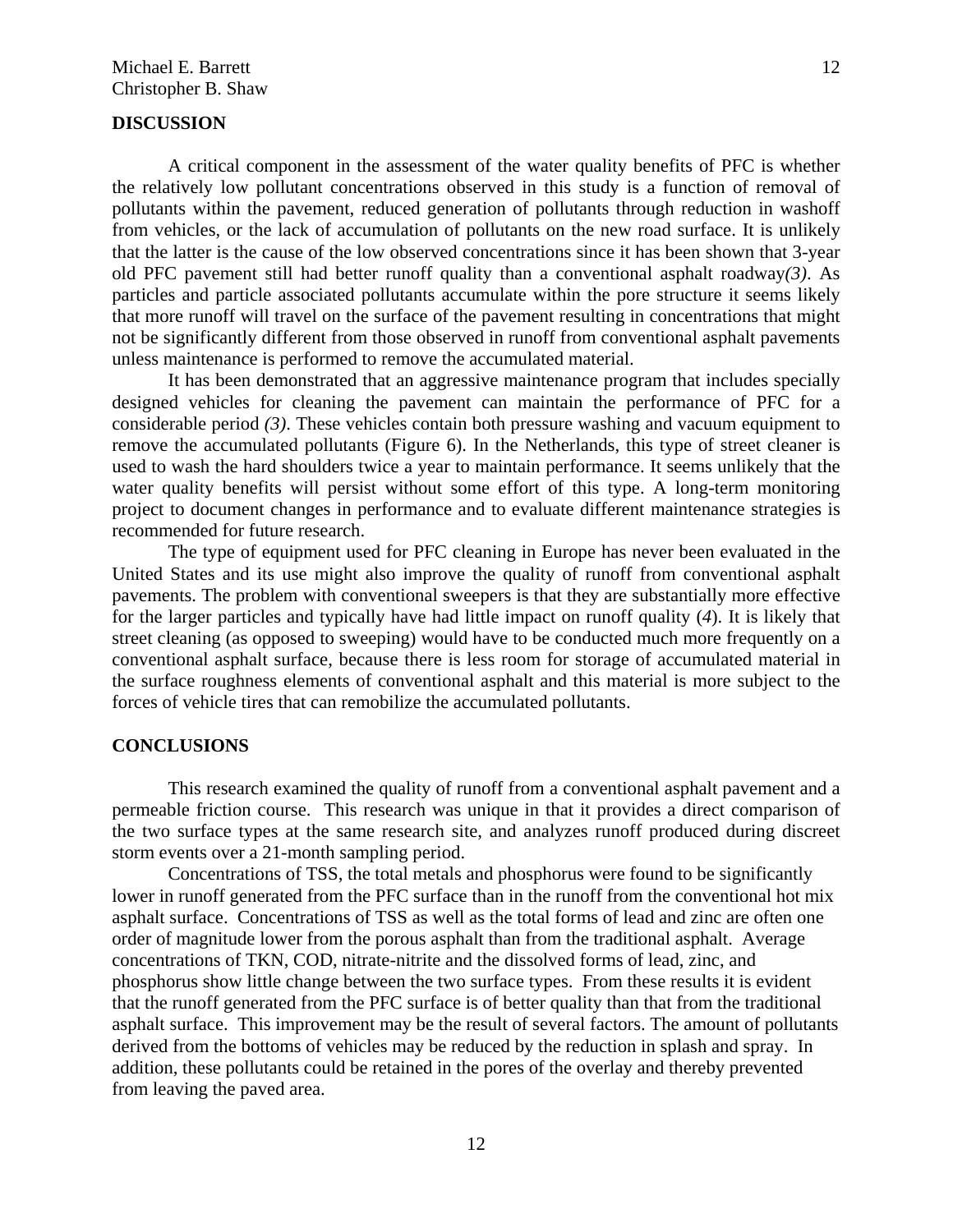

### **FIGURE 6 PFC (ZOAB in Dutch) cleaning machine.**

The passive sampler used in this study gave no information about runoff quantity, runoff rates, and was not able to fully sample the largest events. Monitoring at this site is continuing under a revised plan. Collection systems are being installed to capture runoff from a larger area of the pavement, and a flume, flow meter, and automatic samplers will be installed so that the impact of PFC on runoff quantity and quality can be more fully assessed.

A critical component in the assessment of the water quality benefits of PFC is whether the pollutant reduction observed in this study will persist over the life of the pavement. As particles and particle associated pollutants accumulate within the pore structure it seems likely that more runoff will travel on the surface of the pavement resulting in concentrations that might not be significantly different from those observed in runoff from conventional asphalt pavements. In addition, clogging of the pores in the pavement will likely reduce the other benefits associated with PFC (spray and noise reduction). The Netherlands study *(3)* showed that 3-year old pavement could still have substantial water quality benefit; however, the Dutch have an aggressive maintenance program that includes specially designed vehicles for cleaning the pavement. These vehicles contain both pressure washing and vacuum equipment to remove the accumulated pollutants. It seems unlikely that the water quality benefits will persist without some effort of this type. A long-term monitoring project to document changes in performance, evaluation of different maintenance strategies, and lifecycle costs of PFC is recommended for future research.

#### **ACKNOWLEDGMENTS**

The Texas Department of Transportation provided funding for this project, #0-4605, Stormwater Quality Documentation of Roadside Shoulders Borrow Ditches. The TxDOT

13